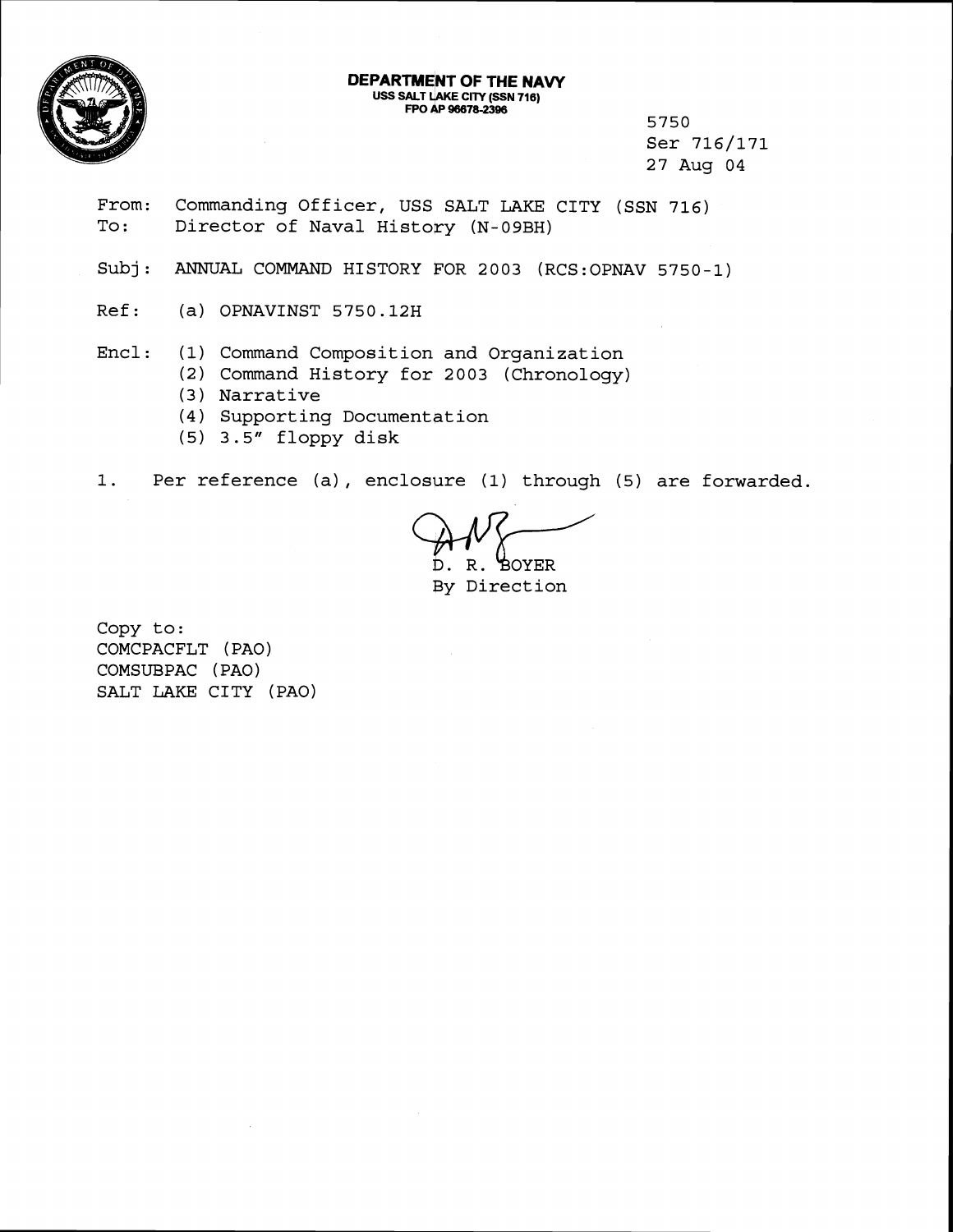## **COMMAND COMPOSITION AND ORGANIZATION**

UNIT: USS SALT LAKE CITY (SSN 716)<br>FPO: AP 96678-2396 FPO: AP 96678-2396<br>UIC: 21023 21023<br>COMSUBRON ELEVEN SQUADRON COMMANDER: NAME OF COMMANDING OFFICER: CDR TRACY L. HOWARD PERMANENT DUTY STATION: SAN DIEGO, CA

Enclosure (1)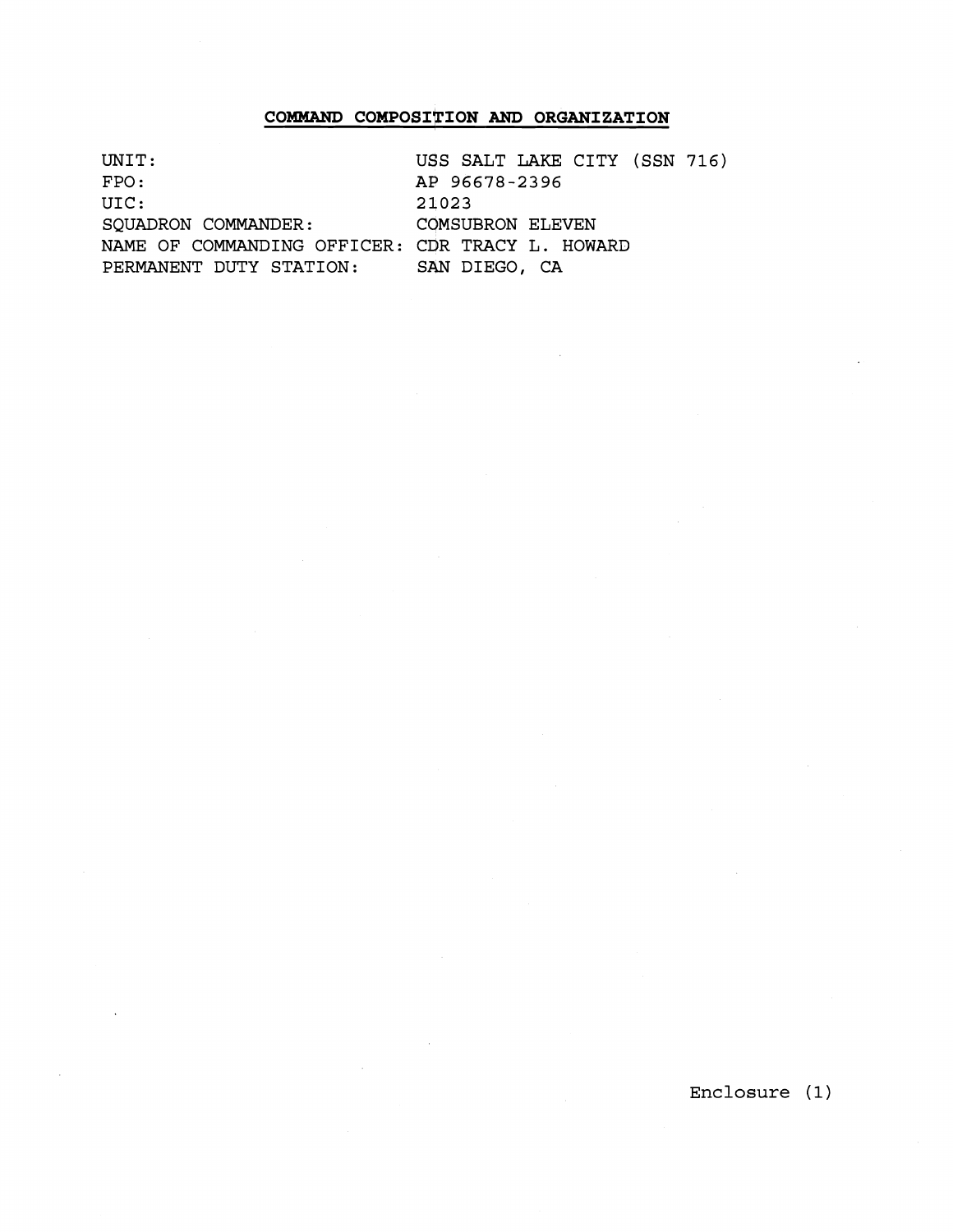## **COMMAND CHRONOLOGY FOR 2003**

| 01JAN-21JAN                 | Inport San Diego, CA                      |
|-----------------------------|-------------------------------------------|
| $21$ JAN-04FEB              | Local SOCAL Operations                    |
| $04$ FEB-19FEB              | Inport San Diego, CA                      |
| 19FEB-24MAY                 | IDD on ARCO dry-dock                      |
| 24MAY-05JUN                 | Inport San Diego, CA                      |
| 05JUN-09JUN                 | Sea Trials SOCAL                          |
| 09JUN-10JUN                 | Inport San Diego, CA                      |
| 10JUN-13JUN                 | Transit to Bangor, WA                     |
| 13JUN-19JUN                 | Inport Service Pier Bangor, WA            |
| 19JUN-25JUN                 | Transit to SEAFAC Behm Canal, AK          |
| 25JUN-25JUN                 | Moored to Static Test Site Behm Canal, AK |
| 25JUN-03JUL                 | Transit to San Diego                      |
| $03\texttt{JUL-08JUL}$      | Inport San Diego, CA                      |
| $08\text{JUL}-18\text{JUL}$ | Local Operations                          |
| 18JUL-21JUL                 | Inport San Diego, CA                      |
| 21JUL-28JUL                 | Local SOCAL Operations                    |
| $28JUL-01AUG$               | Inport San Diego, CA                      |
| 01AUG-06AUG                 | Local SOCAL Operations                    |
| 06AUG-11SEP                 | Inport San Diego, CA                      |
| 11SEP-15SEP                 | Transit to Bangor, WA                     |
| 15SEP-18SEP                 | Inport EHW pier Bangor, WA                |
| $18$ SEP-25SEP              | Transit to San Diego, CA                  |
| 24SEP-30SEP                 | Inport San Diego, CA                      |
| 30SEP-10OCT                 | Local SOCAL Operations                    |
| 100CT-140CT                 | Inport San Diego, CA                      |
| 140CT-170CT                 | Local SOCAL Operations                    |
| 170CT-310CT                 | Inport San Diego, CA                      |
| 310CT-25NOV                 | Local SOCAL Operations                    |
| 25NOV-03DEC                 | Inport San Diego, CA                      |
| 03DEC-09DEC                 | Local SOCAL Operations                    |
| 09DEC-31DEC                 | Inport San Diego, CA                      |

Enclosure (2)